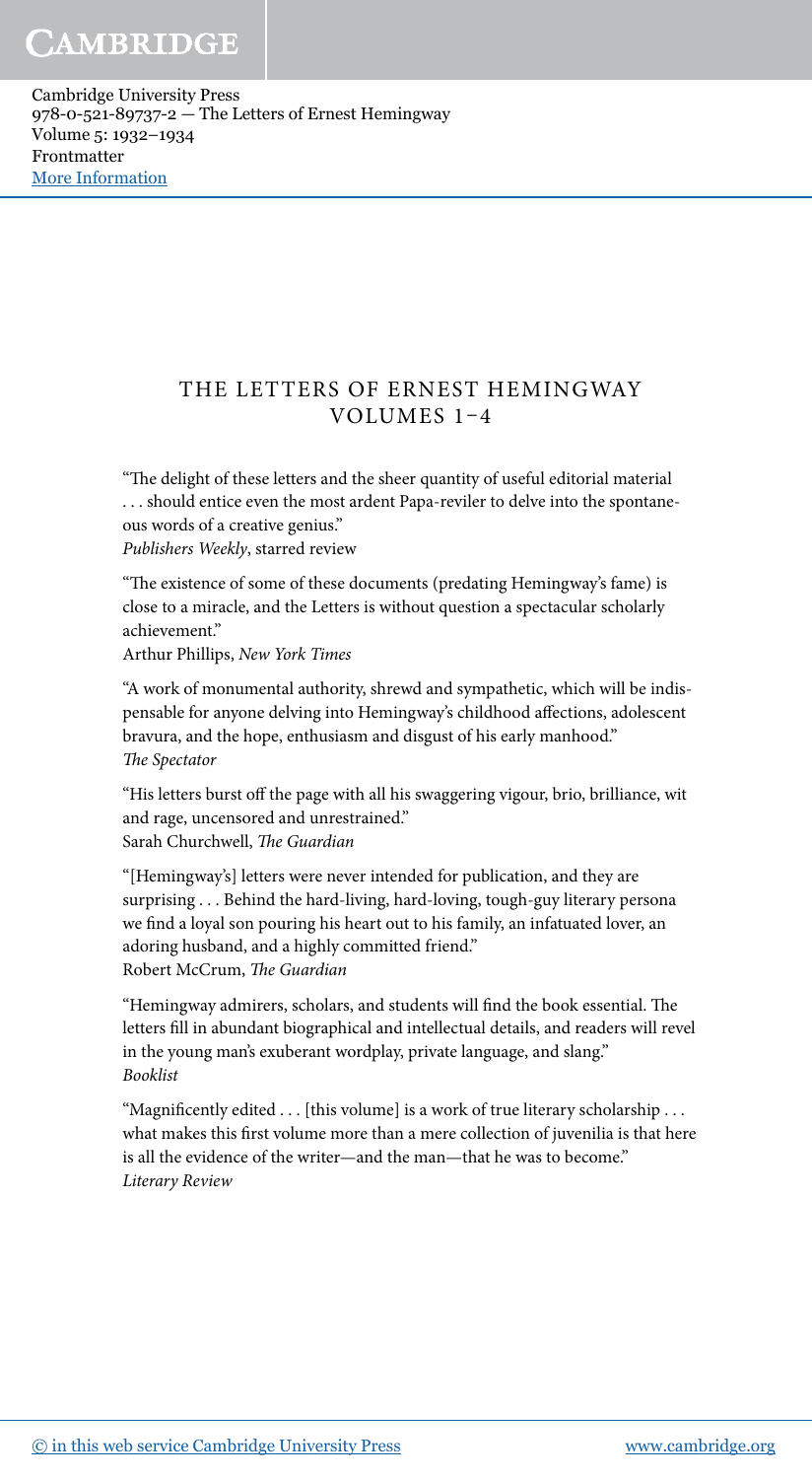Cambridge University Press 978-0-521-89737-2 — The Letters of Ernest Hemingway Volume 5: 1932–1934 Frontmatter [More Information](www.cambridge.org/9780521897372)

> "he collected Hemingway letters will be enthusiastically welcomed by the scholarly world as well as the legion of Hemingway enthusiasts around the world. He is not only one of the most important twentieth-century writers in the world, but a fascinating and frank letter writer. This collection will be an invaluable addition to the world of letters." Noel Riley Fitch

"By any measure it's a Very Big Deal." Roger Cox, The Scotsman

"And so begins the ambitious—and highly anticipated—publication of The Letters of Ernest Hemingway, a vast collection that proves to be both a revealing autobiography and the passkey to his literary works." A. Scott Berg, Vanity Fair

"To know what Ernest Hemingway was really like, don't read biographies of him. Read his letters."

Chronicle of Higher Education

"hese letters—boisterous, exuberant, and insistent on a reply (see me! hear me! feel me! so many of them seem to implore)—only show more deeply how fearlessly—carelessly, even—Hemingway lived in order to be seen." Alexandra Fuller, Daily Beast

"his Cambridge Edition of all of Hemingway's known letters is as elegant and proper a solution as one could wish to such a daunting challenge: how to make this treasure available to all interested scholars and readers for generations to come. I think that Papa would be pleased." Charles Scribner III

"his essential volume, beautifully presented and annotated with tremendous care and extraordinary attention to detail, offers readers a Hemingway who is both familiar and new."

Times Literary Supplement

"With more than 6,000 letters accounted for so far, the project to publish Ernest Hemingway's correspondence may yet reveal the fullest picture of the twentieth-century icon that we've ever had. The second volume includes merely 242 letters, a majority published for the first time . . . readers can watch Hemingway invent the foundation of his legacy in bullrings, bars, and his writing solitude."

Booklist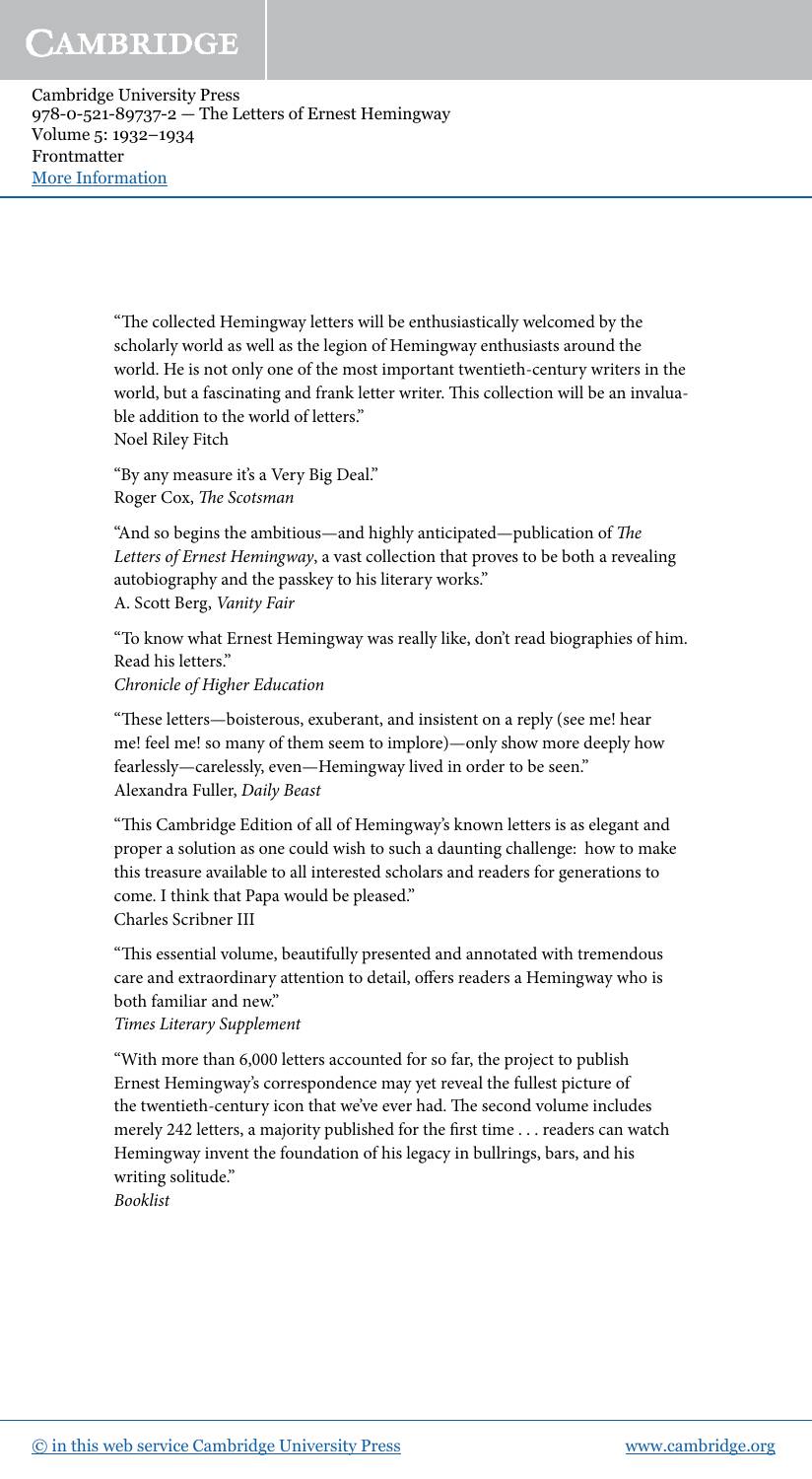Cambridge University Press 978-0-521-89737-2 — The Letters of Ernest Hemingway Volume 5: 1932–1934 Frontmatter [More Information](www.cambridge.org/9780521897372)

> "Hemingway did not want his letters published, but this carefully researched scholarly edition does them justice ... devotees will find this and future volumes indispensable." Library Journal

"It would be hard to find a more crucial three year period in a writer's life." Independent on Sunday

"This second volume of The Letters of Ernest Hemingway documents the years in which he became himself … His style is at once close to and yet unutterably distant from that of his fiction."

Michael Gorra, New York Times, Editor's Choice

"he volume itself is beautifully designed and skillfully edited … As a book, it is perfect."

Los Angeles Review of Books

"Never is Hemingway more fascinating or in lux than in these letters from his Paris years, that dark and dazzling confluence of literary ascendancy and personal maelstrom. Bravo to Sandra Spanier for giving us this dazzling gem of literary scholarship, and the young Hemingway in his own words—unvarnished, wickedly funny, mercilessly human."

Paula McLain, author of The Paris Wife

"he newly published letters are bracingly energetic and readable, and they add depth and detail to the already vast biographical record of Hemingway's early years."

Edward Mendelsohn, New York Review of Books

"his expertly edited and annotated volume will be devoured by fans eager to learn how the literary titan came into his own." Publishers Weekly

"he volume's 242 letters, about two-thirds previously unpublished, provide as complete an account of Hemingway's life during the Paris years as one could ask for."

John Reimringer, Star Tribune

"he editors of this project have much to celebrate. Volume 2 is an exceptional collection, magnificently collated and, in Papa's words, 'exciting as hell." James McNamara, The Australian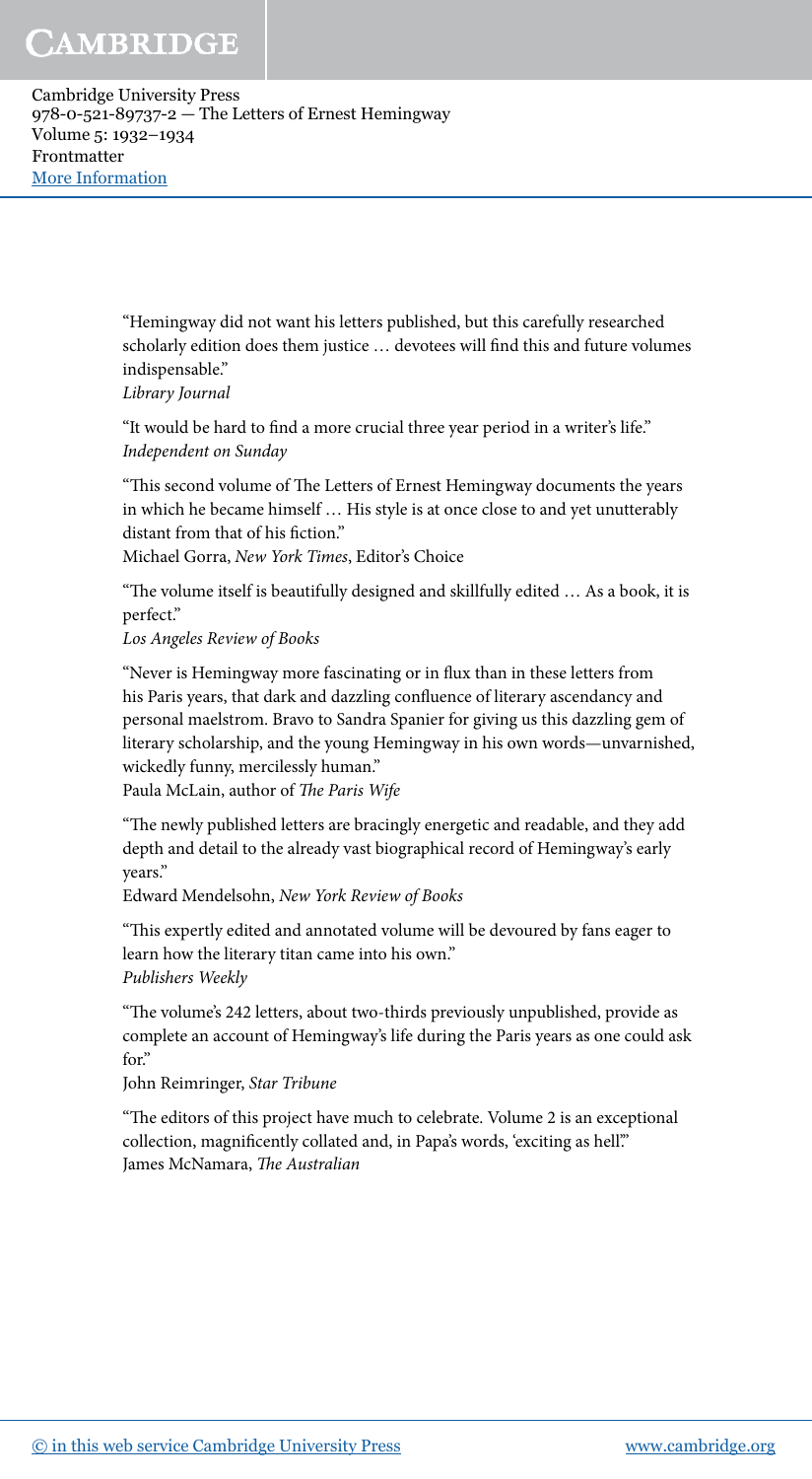Cambridge University Press 978-0-521-89737-2 — The Letters of Ernest Hemingway Volume 5: 1932–1934 Frontmatter [More Information](www.cambridge.org/9780521897372)

> "he publication of Ernest Hemingway's complete correspondence is shaping up to be an astonishing scholarly achievement … Meticulously edited, with shrewd introductory summaries and footnotes tracking down every reference, the series brings into sharp focus this contradictory, alternately smart and stupid, blustering, fragile man who was also a giant of modern literature." Phillip Lopate, Times Literary Supplement

> "Reading Hemingway's letters is to go back in time by stepping into the fascinating world of a revolutionary wordsmith; a voyage through decades to the very moments when literature was taking a sudden bend in the road; a shift that was being steered by the father of modern literature. Indeed, the value of these letters cannot be overstated."

### Nick Mafi, Esquire

"his monumental publishing project … has reached the pivotal chronological moment in the late 1920s when Hemingway emerges as an astounding new voice in American literature … Scholars will be deeply absorbed; general readers will find enjoyment and enlightenment." Steve Paul, Booklist

"Volume Three's letters are an invaluable record of Hemingway as a professional author … another stellar contribution to a series of grand scope and vision, executed with rigorous professionalism, and resulting in a deeply satisfying volume for the reader and an unsurpassable resource for the scholar." James McNamara, Australian Book Review

"he newly published third volume of his complete letters gives a more nuanced picture of his life before nostalgia set everything in aspic. Away from the chisel work of his early fiction ... the letters show Hemingway at play in figurative language, humour, meandering sentences and desultory subjects." Naomi Wood, Literary Review

"meticulously edited" Nicolaus Mills, Daily Beast

"he letters are profane, witty, gossipy, literary, emotional, and insightful … Hemingway's boozing, boasting, and bullying have been well-documented elsewhere, but his body of work, and his letters here, illustrate what a truly great writer he was."

Paul Davis, Philadelphia Inquirer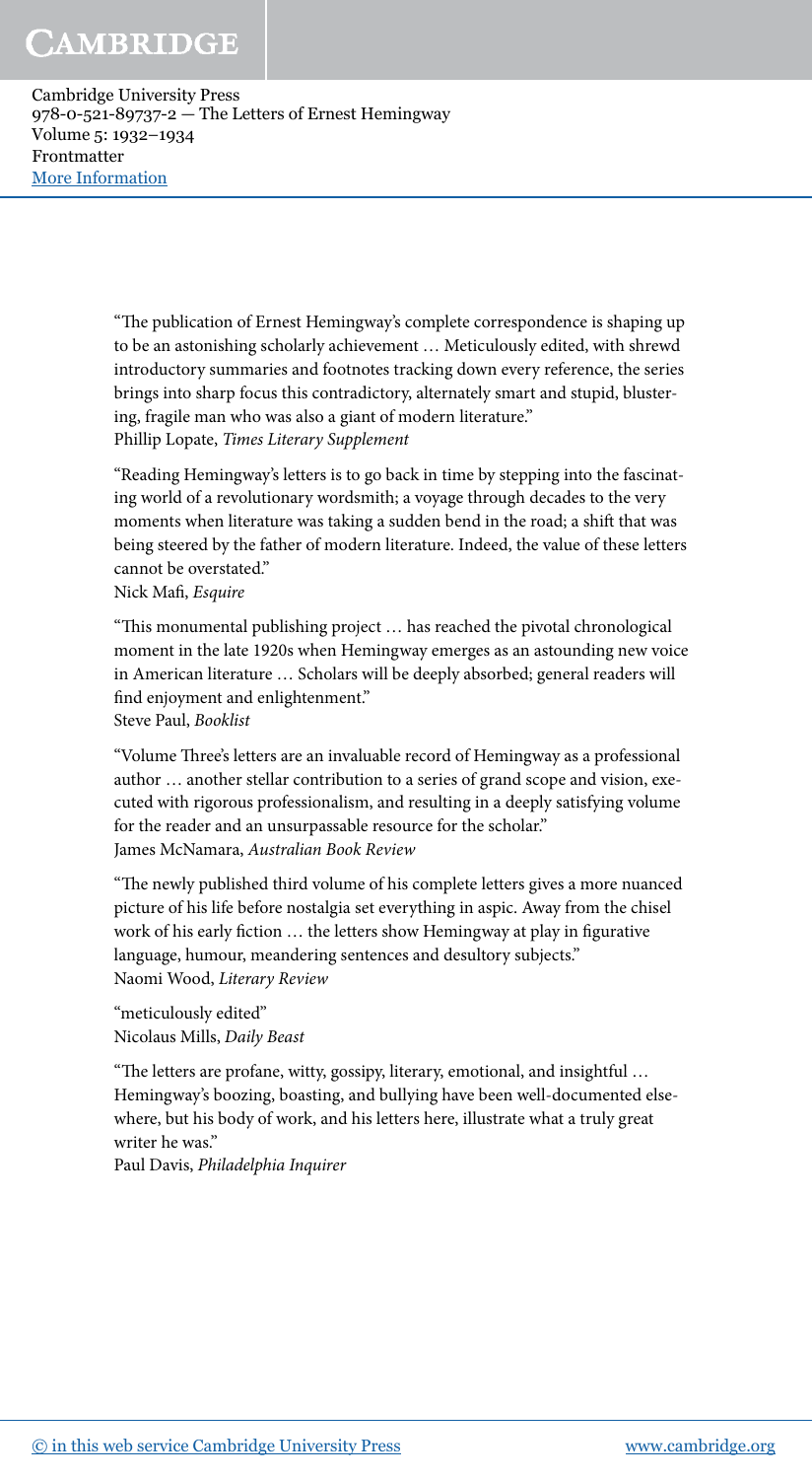Cambridge University Press 978-0-521-89737-2 — The Letters of Ernest Hemingway Volume 5: 1932–1934 Frontmatter [More Information](www.cambridge.org/9780521897372)

> "he correspondence reveals Hemingway as a ravenous reader and gossip, gobbling up books, short stories and newspapers—as well as the latest rumors … His letters are speckled with slang, unorthodox spelling and punctuation, and creative stabs at French, Spanish and German." Brenda Cronin, Wall Street Journal

> "hese correspondences, which are being published in up to 17 volumes, already show that Hemingway was a disciplined and painstaking artist who relied on mentors as he struggled to perfect his crat. He was also chatty and gossipy with friends, a man whose epistolary persona difers in many respects from the laconic speaking styles of his fictional protagonists." Tony Evans, Idaho Mountain Express

"What's most enjoyable is how lacking in self-consciousness Papa could be; he didn't yet realise people would be keeping his bits of paper. Or he simply didn't care, so one sees the brilliance and offensiveness all at once." he Tablet

"Like the first two installments, Volume 3 ... is expertly collected and annotated. The quality of the ancillary details on each page is ... unmatched by other letters compilations of famous writers—a testament to the passion, skill, and dedication of the editorial team. The collection is a great achievement and a superb resource for scholars of Hemingway's work and American literatures more generally." Jefrey Herlihy-Mera, Hemingway Review

"The range of correspondents and subject matter is extraordinary ... This volume is painstakingly yet unobtrusively annotated. Endnotes ater each letter explain obscurities with a sensitive anticipation of the reader's questions ... The editors are scrupulous in their attention to detail … " Byron Landry, Hopkins Review

"It's difficult to overestimate the effect of this project ... It's clear that the publication of these letters is already stimulating scholars to revise prior judgments and incorporate insights from them into new projects." Peter Coveney, Firsts: The Book Collector's Magazine

"a supremely useful volume ... The letters are presented attractively-clear and eminently readable—and they are brilliantly annotated." Donald A. Daiker, Resources for American Literary Study

"stupendously thorough and superbly edited ... These letters bring us closer to the rough, everyday mind of Hemingway than was previously possible, as we tramp alongside him in what almost feels like real time." Philip Lopate, Times Literary Supplement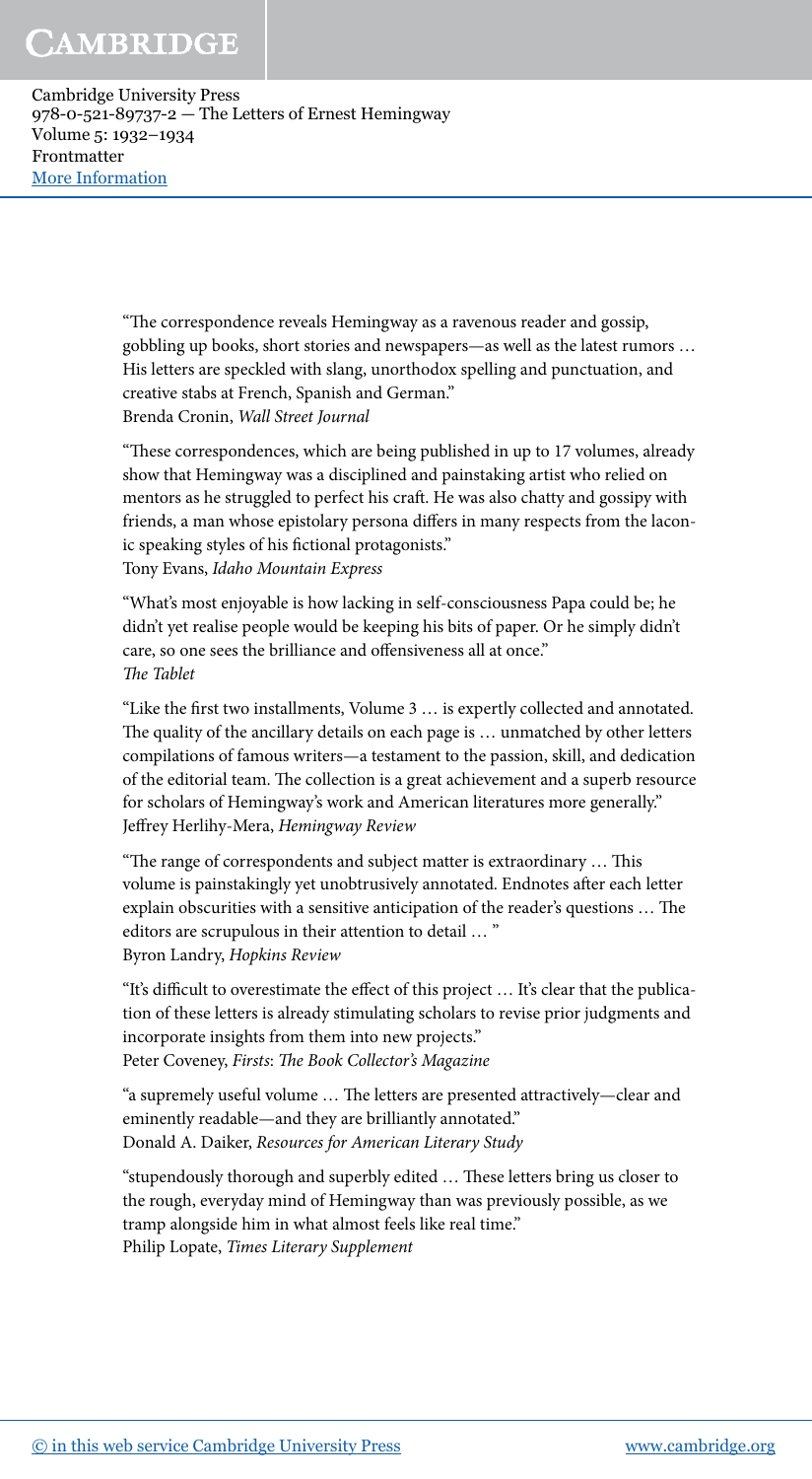Cambridge University Press 978-0-521-89737-2 — The Letters of Ernest Hemingway Volume 5: 1932–1934 Frontmatter [More Information](www.cambridge.org/9780521897372)

> "This fourth volume is as magnificently edited as was its three predecessors . . . here, in this and the other volumes of his letters, is Hemingway's biography, his daily activities, his largely uncensored—though recipient-shaped—thoughts and feelings . . . Hemingway remains a most irresistible character . . . we should be very grateful for this volume that brings us more of him and the period in which he lived."

Peter L. Hays, Hemingway Review

"he sheer fun of this series is that it seats the reader right in Papa's chair. You travel with him in body (physical ailments) and mind (fulminations of thoughts), armed only with yourself, Hemingway's madcap voice running in your head, and perhaps a Highball or two to savour along the way. The correspondence is a joy to read . . . irreverent, gossipy and bitchy, funny, sincere, we have all sides of Hemingway, from the playful to the portentous . . . the editors with their studious, detailed and exhaustive annotations have done an exceptional job of placing the letters in their proper clothing, so that we are able to make our own measurements of Hemingway as a man." NJ McGarrigle, Irish Times

"a windfall for Hemingway fans, but also for those trying to understand the daily working life of a major writer . . . Editors Sandra Spanier and Miriam B. Mandel are comprehensive and meticulous in their approach—the book is peppered with contextual footnotes that moor the letters—and the result is real insight into a stubborn, driven, accomplished writer." Nick Ripatrazone, The Millions

"his is a vital book for any Hemingway scholar or casual fan because it displays his true feelings—good and bad—and highlights his ability to pen potent letters, which can be as mysterious as his prose." Wayne Catan, Idaho Statesman

"Researchers of Hemingway will be siting through this treasure-trove of evidence for centuries to come." Pennsylvania Literary Journal

"I find that as a writer there is no better book to keep on one's nightstand than a collection of letters or diaries from an author one admires . . . This collection of letters from the period immediately following the release of A Farewell to Arms makes a great bedside companion."

Tyler Malone, Literary Hub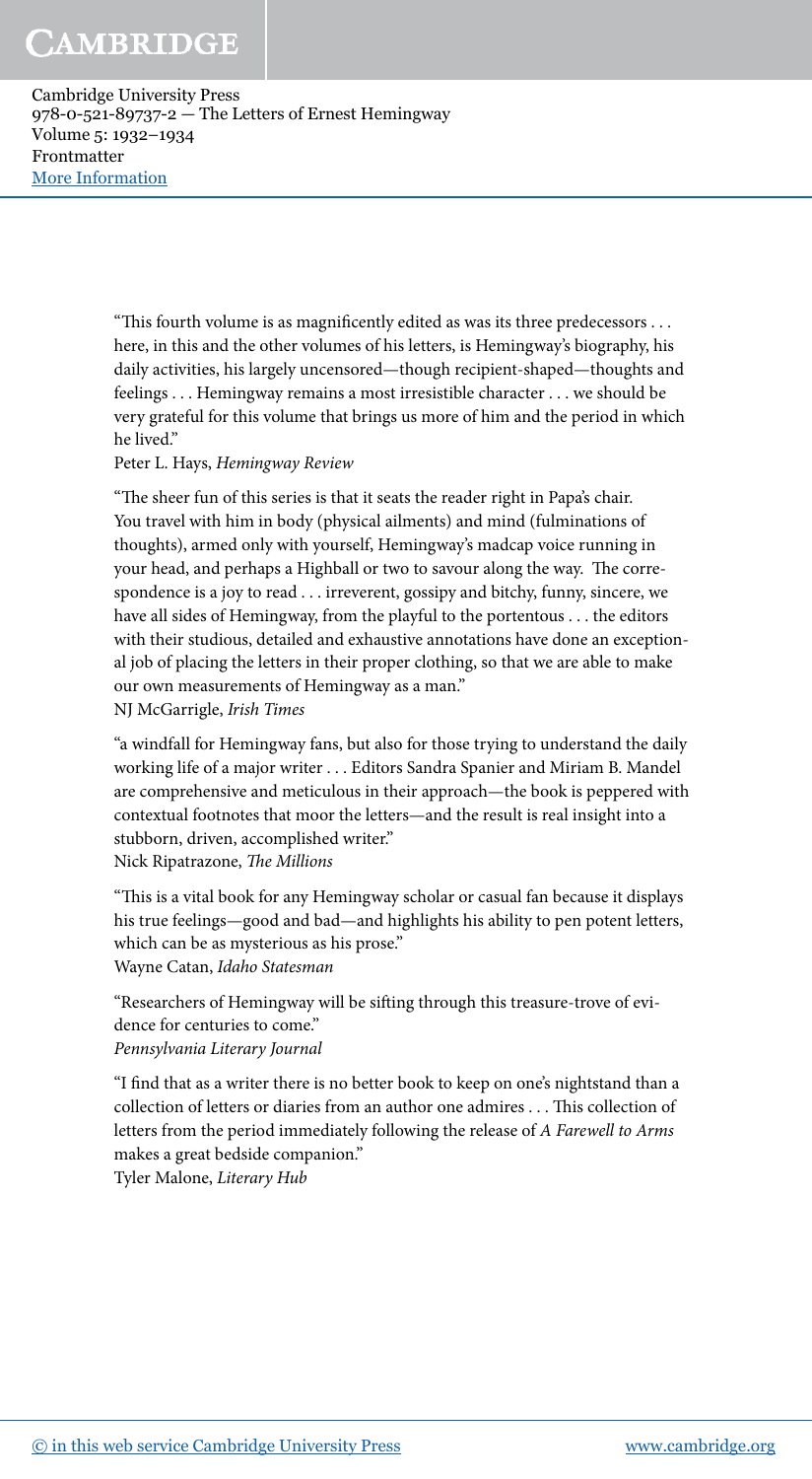## THE LETTERS OF ERNEST HEMINGWAY volume 5 1932–1934

The Letters of Ernest Hemingway, Volume 5, spanning 1932 through May 1934, traces the completion and publication of Death in the Aternoon and Winner Take Nothing. During this intensely active period Hemingway hunts in Arkansas and Wyoming, fishes the waters off Key West and Cuba, revisits Madrid and Paris, and undertakes a long-anticipated African safari. He witnesses transitions at home and abroad: the deepening Great Depression, Prohibition-era rum-running, revolution in Cuba, and political unrest in Spain. His readership and celebrity continue to expand as he begins writing for the new men's magazine Esquire. As the volume ends, Hemingway has just acquired his beloved boat, Pilar. The letters detail these events as well as his relationships with his family, friends, publishers, critics and literary contemporaries including editor Maxwell Perkins, Archibald MacLeish, John Dos Passos, Ezra Pound, and F. Scott Fitzgerald. Together they paint an intimate self-portrait of this multifaceted, self-confident, energetic artist in his prime.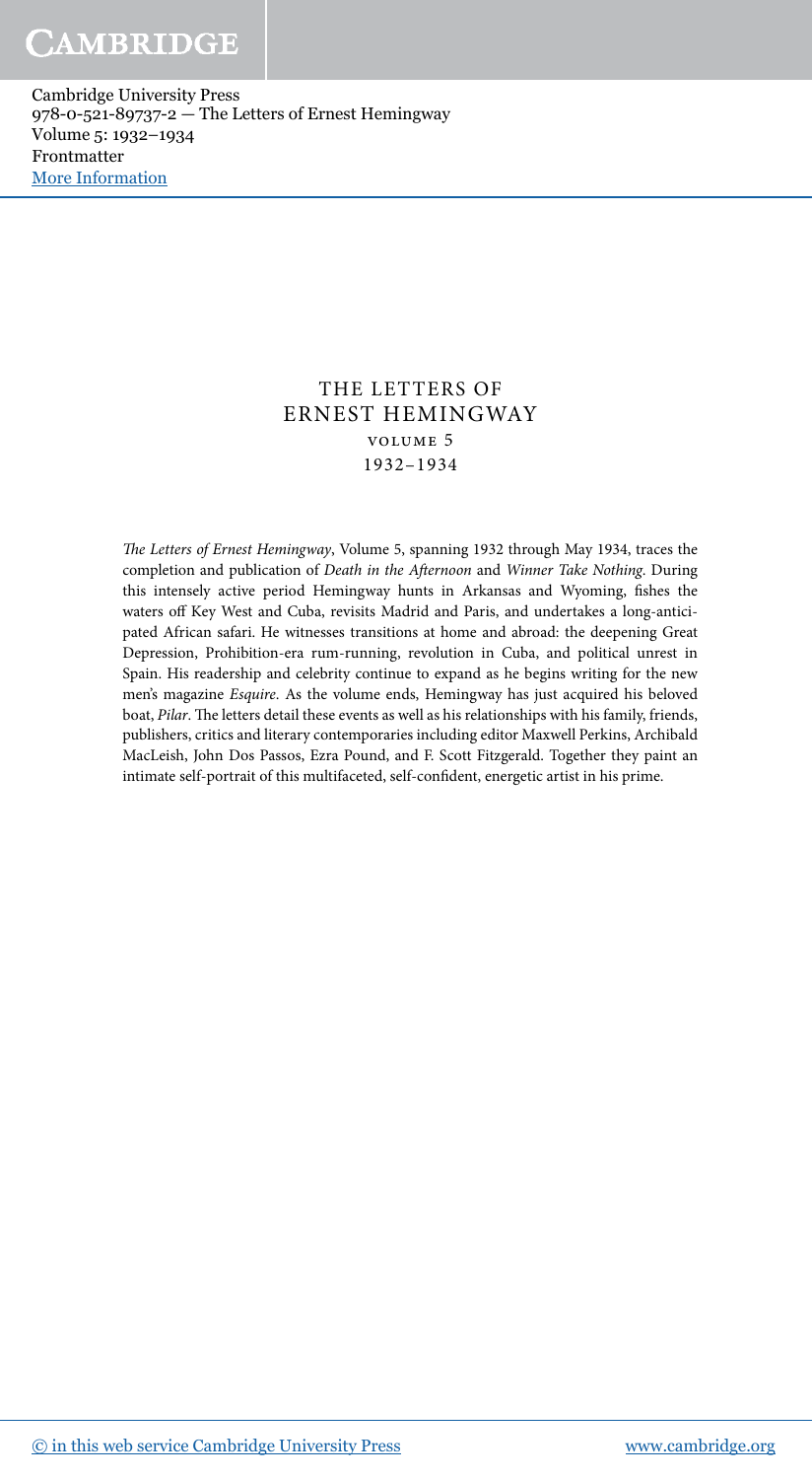Cambridge University Press 978-0-521-89737-2 — The Letters of Ernest Hemingway Volume 5: 1932–1934 Frontmatter [More Information](www.cambridge.org/9780521897372)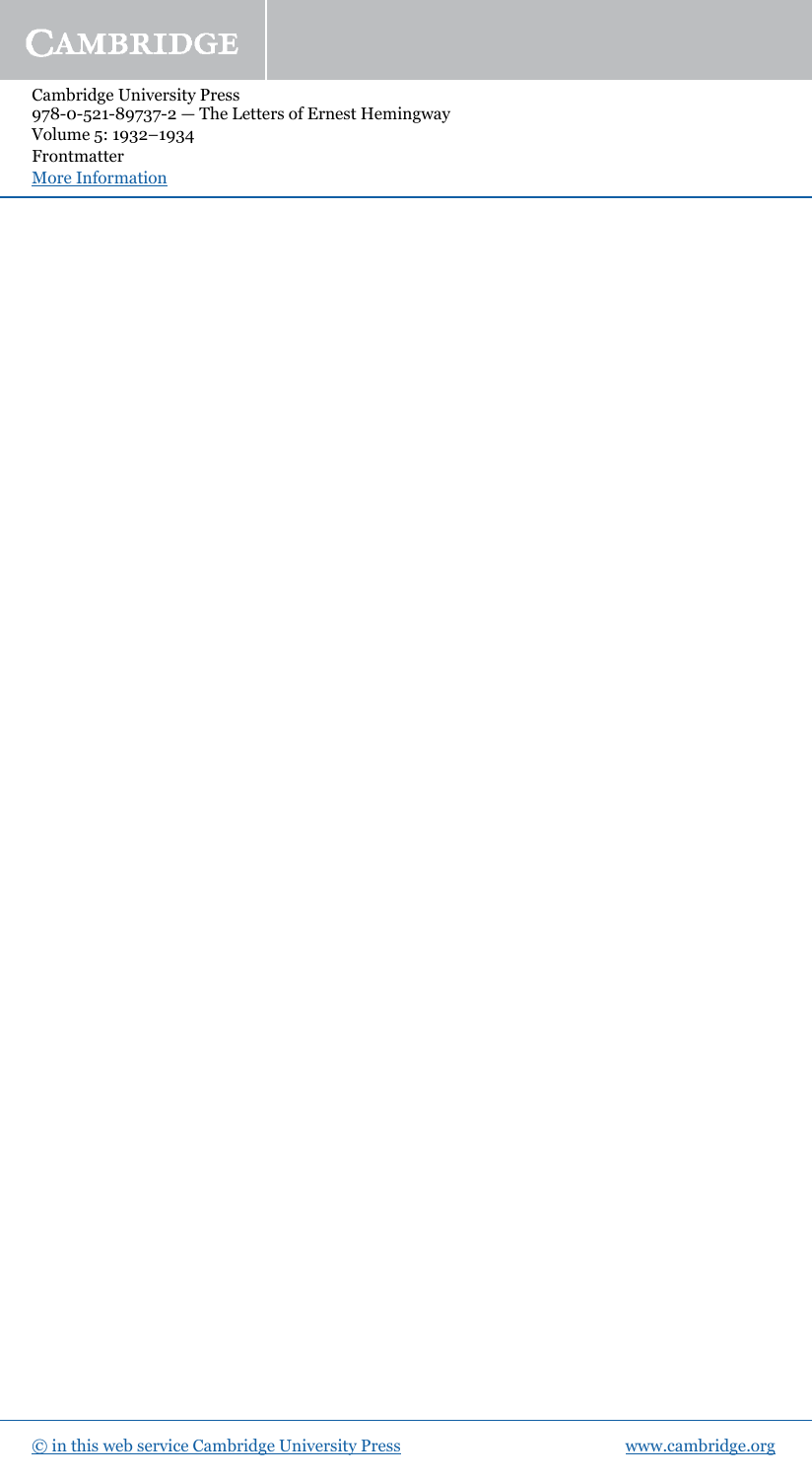Cambridge University Press 978-0-521-89737-2 — The Letters of Ernest Hemingway Volume 5: 1932–1934 Frontmatter [More Information](www.cambridge.org/9780521897372)

> THE CAMBRIDGE EDITION OF THE LETTERS OF ERNEST HEMINGWAY

#### **General Editor** Sandra Spanier he Pennsylvania State University

**Editorial Advisory Board** Linda Patterson Miller, Chair

he Pennsylvania State University–Abington

Jackson R. Bryer University of Maryland

Scott Donaldson College of William and Mary

Debra Moddelmog University of Nevada–Reno

James L. W. West III he Pennsylvania State University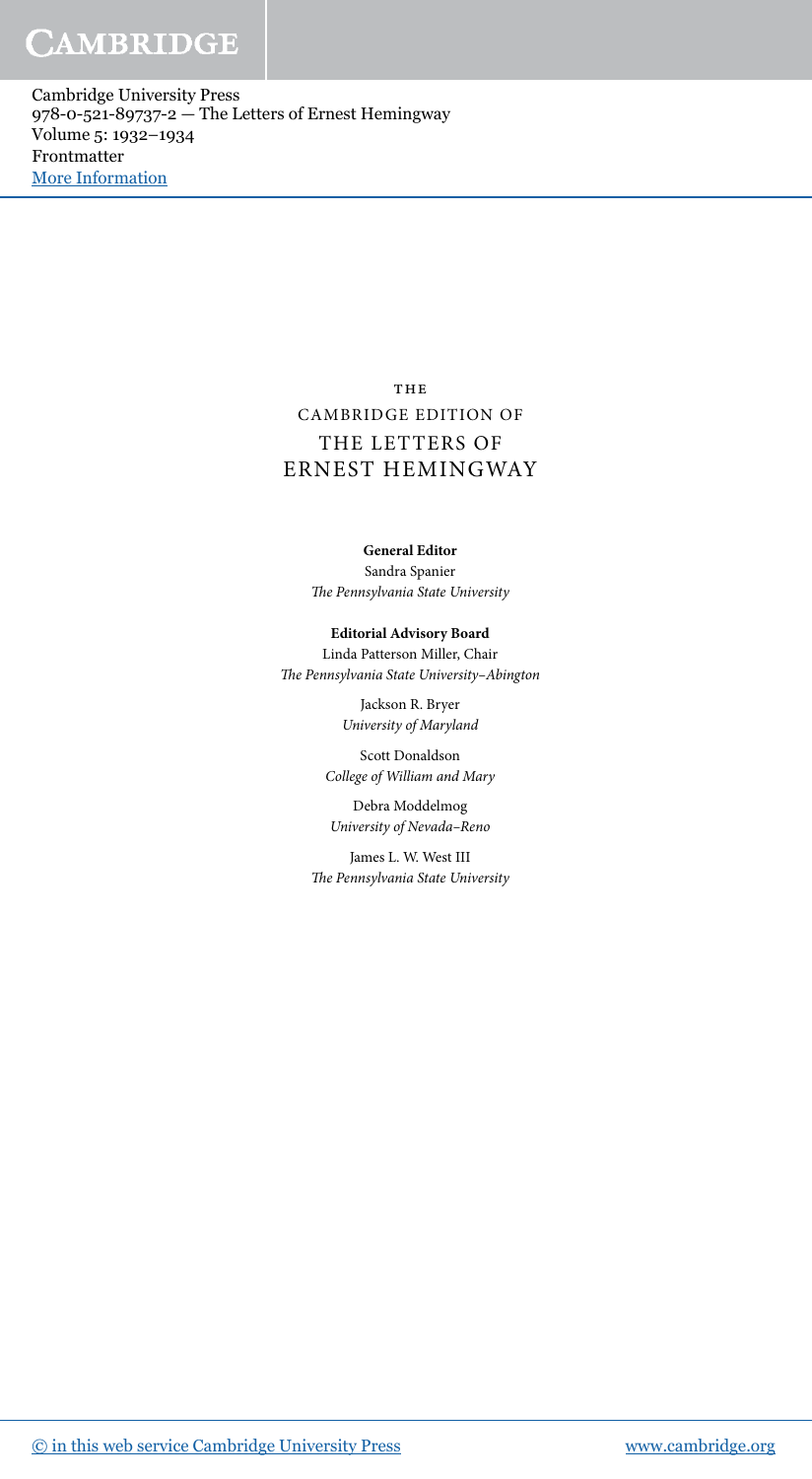Cambridge University Press 978-0-521-89737-2 — The Letters of Ernest Hemingway Volume 5: 1932–1934 Frontmatter [More Information](www.cambridge.org/9780521897372)

> $046$ Box 406 Key west Florida November 21, 1952 Dear Ford, I'm glad you got the book. Hope this reaches you in although Ezra does not need any bush of mine. Still I  $time$ would feel padly not to write something. You know I have no **Laient** Manxx for this sort of thing -- I know it demned well. **Mrs** Here goes on Any poet/who can ohbugg hhis type-writer here it is ##### Any poet born in this century or in the last any poet born in this century or in the last<br>the preceding century who can homestly say<br>that he has not been influenced by or learned greatly iron<br>the work of Ezra Pound deserves to be pitted rather than reproved.<br>**SERENTE** would not have mananana learned from  $\frac{1}{2}$  The number of by James Joyce or that a traveller should pass through great blizzerd and not have felt its cold, or a sand storm and not have felt the sand and the wind. The best of Pound's writing , and it is in the Cantos , will last as long as there is any English literature.  $\# \# \# \# \# \# \#$ Do you mind cutting it out of this letter to use it ? And Old Azra will probably hate us all because we do not take nim proroundly as 1 a bassoon player 2 and economist 3 a critic or painting 4 un hombre politico. evviva ezra mumieganti EZRA SPUMANTI

> > Will you write to let me know if you get this

and will you please call on me for anything more I can do  $?$  The address above will always reach me . I hope you are well and that everything goes well with you . I appreciated the preface very much .

rouse always.

Ernest Hemingway to Ford Madox Ford, 21 November 1932 from Key West, Florida. Ford Madox Ford collection, no. 4605. Division of Rare and Manuscript Collections, Cornell University Library.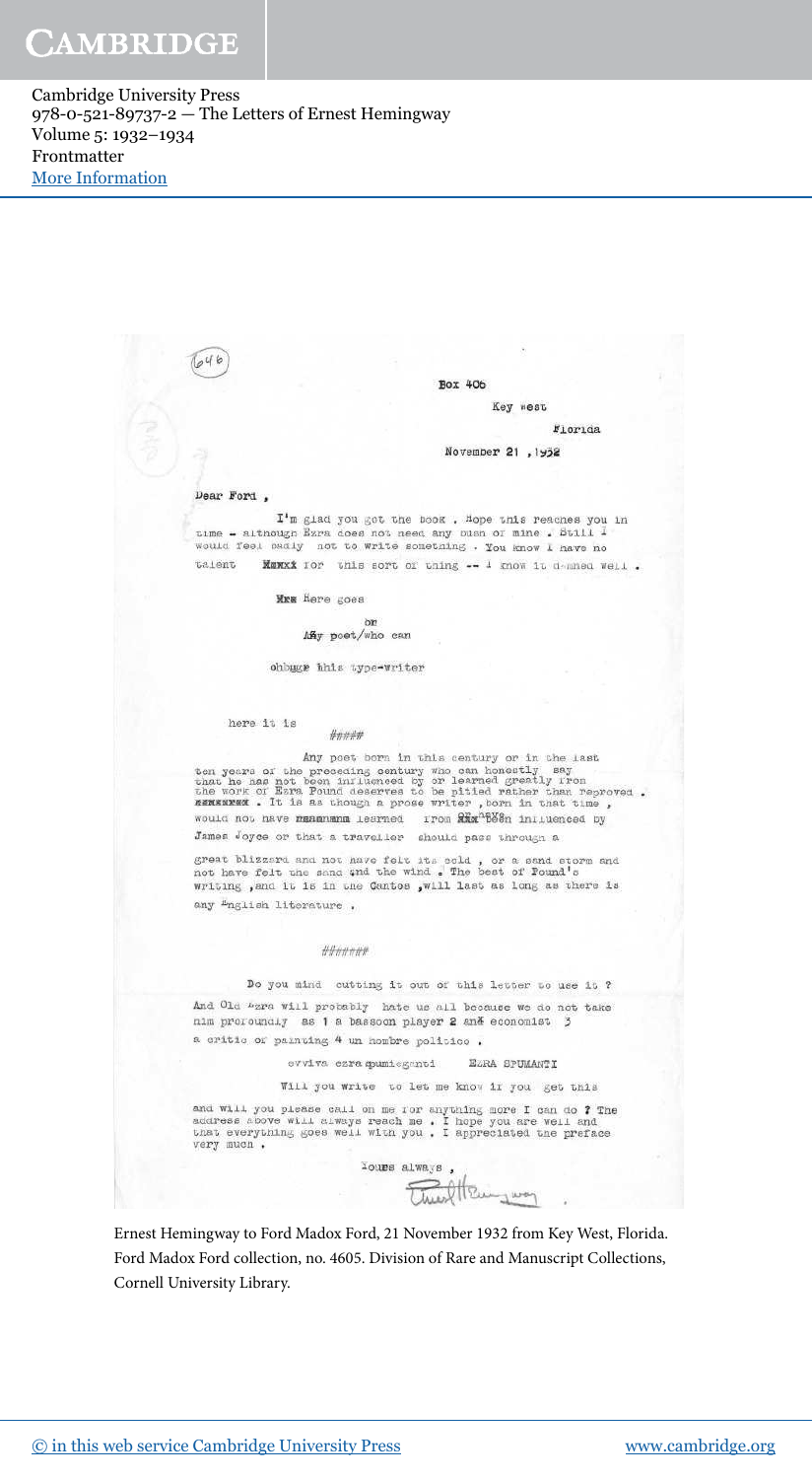# THE LETTERS OF ERNEST HEMINGWAY

## volume 5 1932–1934

edited by Sandra Spanier Miriam B. Mandel

volume associate editors

Krista Quesenberry Verna Kale Albert J. DeFazio III

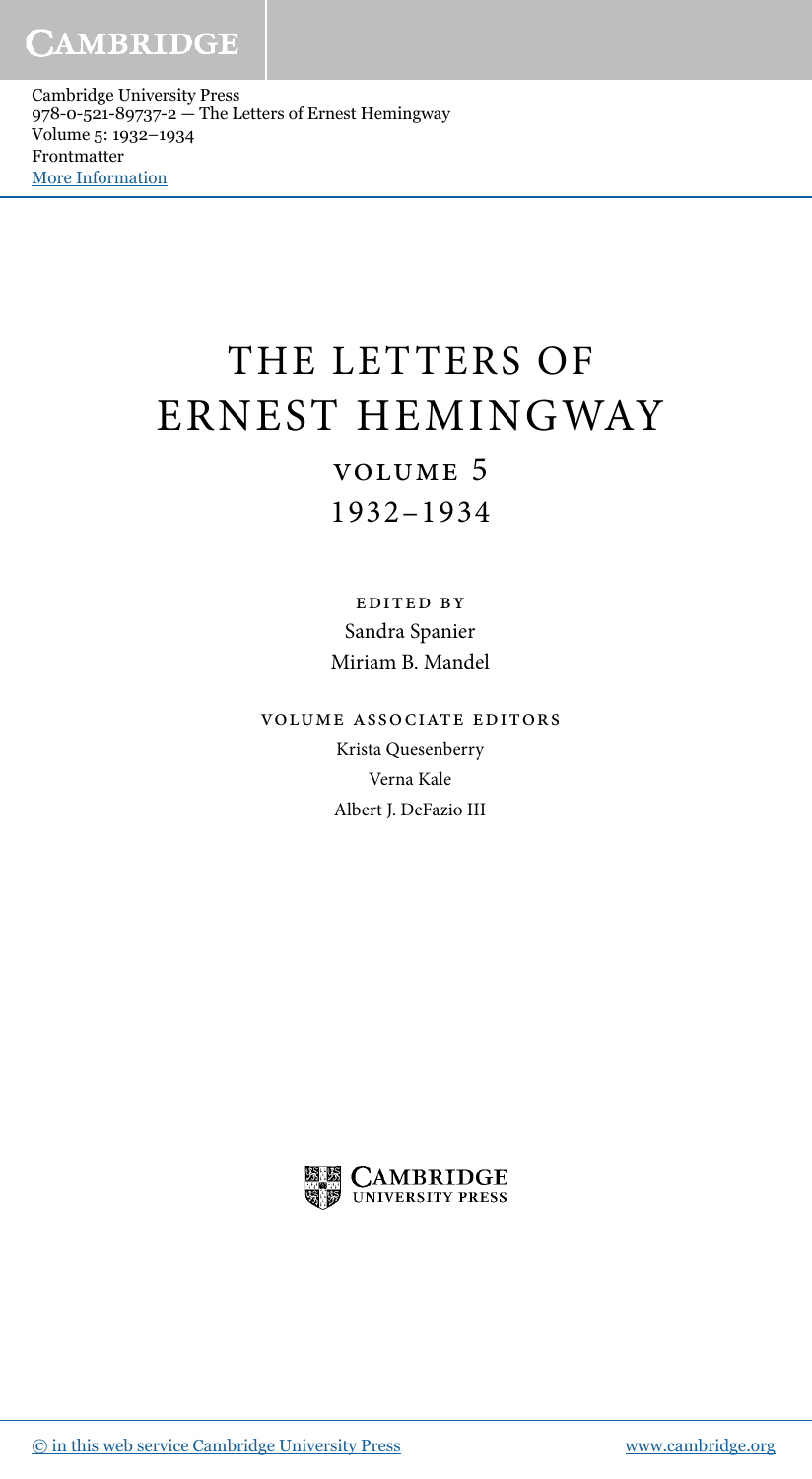### **CAMBRIDGE** UNIVERSITY PRESS

University Printing House, Cambridge CB2 8BS, United Kingdom

One Liberty Plaza, 20th Floor, New York, NY 10006, USA

477 Williamstown Road, Port Melbourne, VIC 3207, Australia

314–321, 3rd Floor, Plot 3, Splendor Forum, Jasola District Centre, New Delhi – 110025, India

79 Anson Road, #06–04/06, Singapore 079906

Cambridge University Press is part of the University of Cambridge.

It furthers the University's mission by disseminating knowledge in the pursuit of education, learning, and research at the highest international levels of excellence.

> www.cambridge.org Information on this title: www.cambridge.org/9780521897372 DOI: 10.1017/9781139051378

The Letters of Ernest Hemingway (in the USA) © The Ernest Hemingway Foundation and Society 2020 The Letters of Ernest Hemingway (outside the USA) © The Hemingway Foreign Rights Trust 2020 Editorial Matter © The Hemingway Letters Project, The Pennsylvania State University 2020

> This publication is in copyright. Subject to statutory exception and to the provisions of relevant collective licensing agreements, no reproduction of any part may take place without the written permission of Cambridge University Press.

> > First published 2020

Printed in the United States of America by Sheridan Books, Inc.

A catalog record for this publication is available from the British Library.

ISBN 978-0-521-89737-2 Hardback

Cambridge University Press has no responsibility for the persistence or accuracy of URLs for external or third-party internet websites referred to in this publication and does not guarantee that any content on such websites is, or will remain, accurate or appropriate.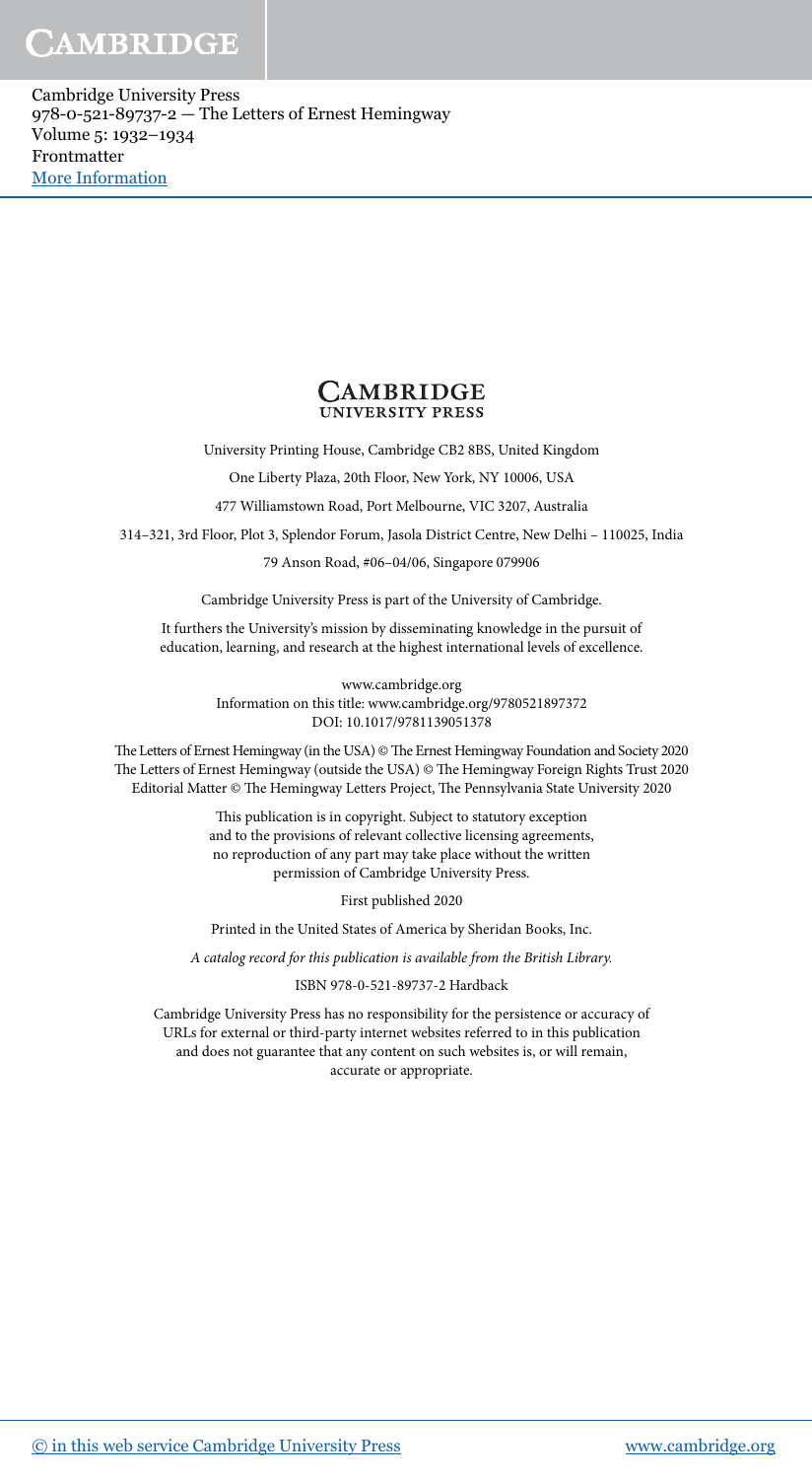## **CONTENTS**

List of Plates page xiv List of Maps xvi General Editor's Introduction xvii sandra spanier Acknowledgments xxx Note on the Text *xxxvii* Abbreviations and Short Titles xliv Introduction to the Volume  $l$ miriam b. mandel Chronology  $lxv$ Maps lxxxi

### THE LETTERS 1932 – MAY 1934 1

Roster of Correspondents 628 Calendar of Letters 649 Index of Recipients 666 General Index 668

xiii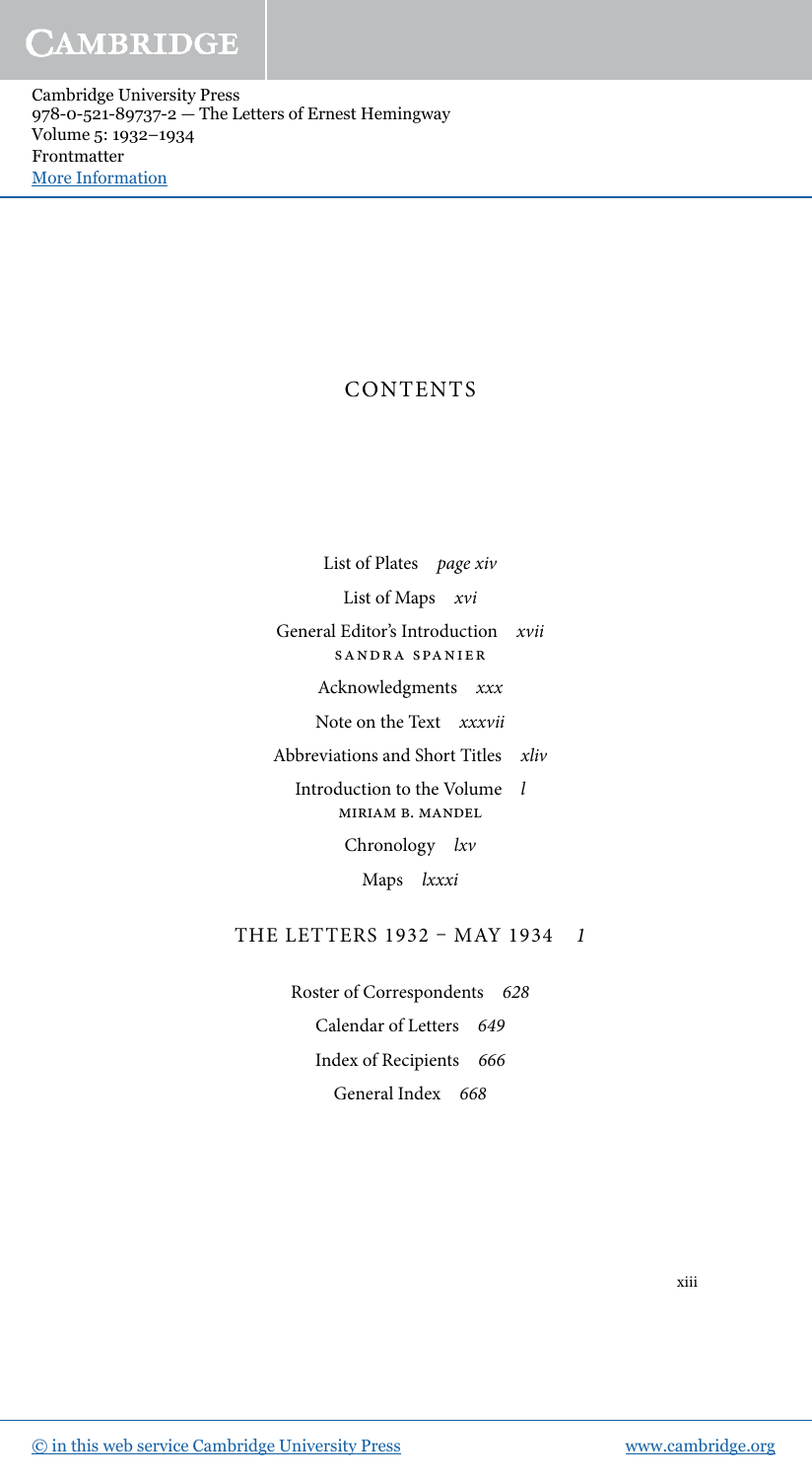## PLATES

### he plates are located between pages 200 and 201.

- 1 Portrait of Hemingway in Madrid by Luis Quintanilla (1931).
- 2 Hemingway and Maxwell Perkins, Key West (c. February 1929).
- 3 John and Kate Dos Passos (February 1932).
- 4 Ernest and Carol Hemingway fishing (early 1932).
- 5 Patrick and Gregory Hemingway with Ada Stern, Key West (spring 1932).
- 6 Sara, Gerald, and Honoria Murphy at the L-Bar-T Ranch, near Cody, Wyoming (September 1932).
- 7 Baoth Murphy at the L-Bar-T Ranch (September 1932).
- 8 Hemingway on horseback at the L-Bar-T Ranch, with Pauline reading in the background (September 1932).
- 9 Hemingway with bull elk, Wyoming (September 1932).
- 10 Henry (Mike) Strater (1930).
- 11 Archibald MacLeish (c. 1932).
- 12 Cartoon sketch of Hemingway by Luis Quintanilla (c. 1932).
- 13 Dust jacket for Death in the Afternoon (New York: Scribner's, 1932).
- 14 Sidney Franklin (1932).
- 15 Movie lobby card for A Farewell to Arms (Paramount Pictures, 1932).
- 16 Dust jacket for Winner Take Nothing (New York: Scribner's, 1933).
- 17 Sylvia Beach at Shakespeare and Company, Paris (c. 1934).
- 18 Zelda and F. Scott Fitzgerald (c. 1932).
- 19 Patrick, Bumby, and Gregory Hemingway with groundskeeper Jimmy Smith, Key West (spring 1933).
- 20 Gustavus A. Pfeifer (spring 1933).
- 21 Carlos Gutiérrez and Jane Mason (c. 1933).
- 22 Ernest and Bumby with his first marlin (summer 1933).
- 23 Hemingway with Joe Russell and son Joe, Jr., Havana (17 July 1933).
- 24 Hemingway and crowd with record 468-pound marlin, Havana (7 July 1933).
- 25 Hemingway with "Mama's" lion (late December 1933).

xiv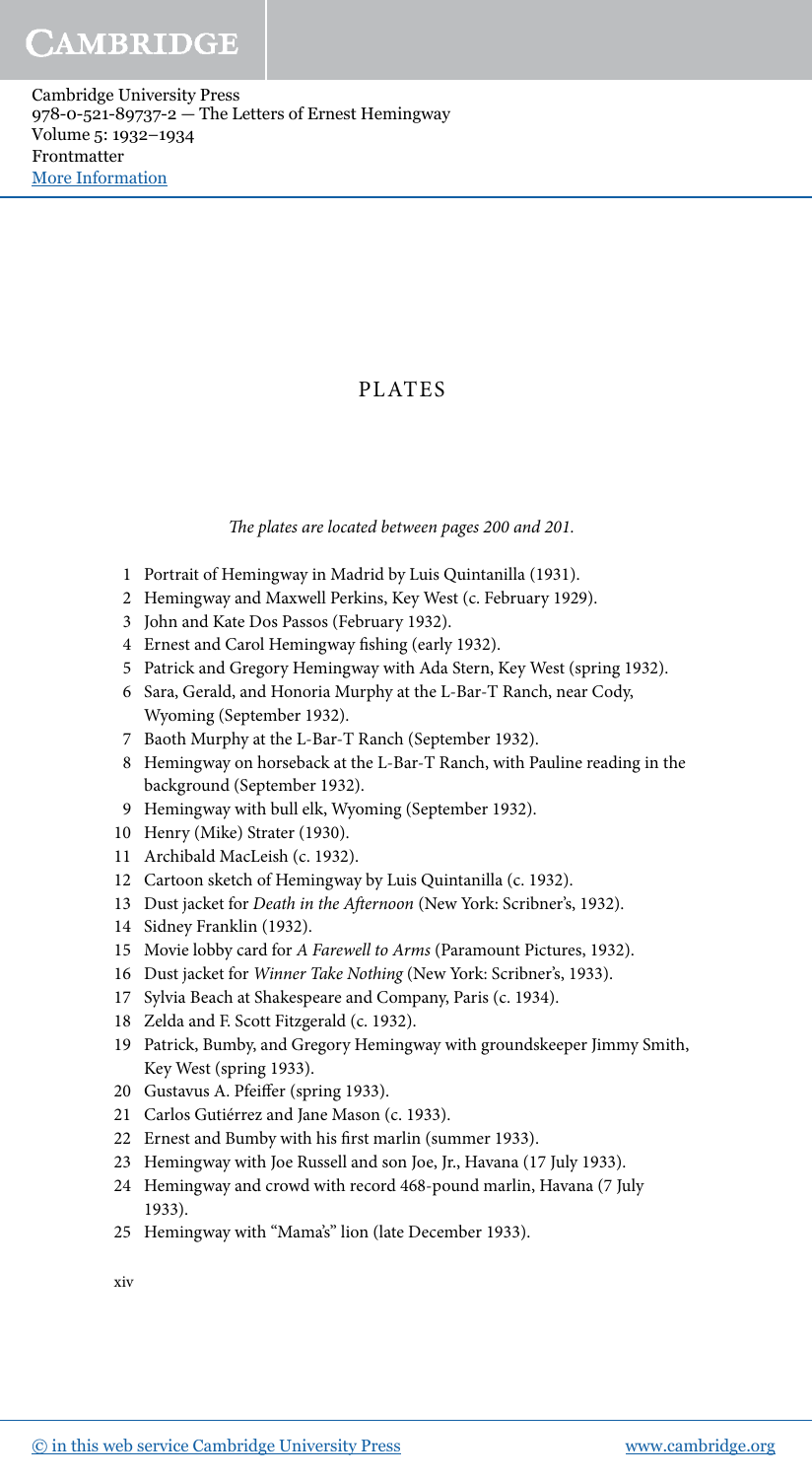Cambridge University Press 978-0-521-89737-2 — The Letters of Ernest Hemingway Volume 5: 1932–1934 Frontmatter [More Information](www.cambridge.org/9780521897372)

List of Plates

- 26 Ben Fourie, Charles Thompson, Philip Percival, and Hemingway, Tanganyika (February 1934).
- 27 Hemingway with dark-maned lion (11 January 1934).
- 28 Ernest and Pauline Hemingway aboard the Paris (3 April 1934).
- 29 Hemingway paper doll, illustration by Constantin Alajálov, Vanity Fair (March 1934).
- 30 Hemingway piloting the Pilar (c. 1934).
- 31 Hemingway and record Atlantic sailish (23 May 1934).

### hese illustrations appear courtesy of the following:

Louis Henry and Marguerite Cohn Collection, University of Delaware Library, 1 and 12 courtesy of Paul Quintanilla, 9, 24; Frank and Jenny Phillips, 2; Hemingway Collection, John F. Kennedy Presidential Library and Museum, 3, 21, 23, 26–27, 30–31; Manuscripts Division, Department of Rare Books and Special Collections, Princeton University Library, 4–5, 17–20; Beinecke Special Collections, Yale University Library and the Estate of Honoria Murphy Donnelly/Licensed by VAGA, New York, N.Y., 6–8, 11; Peter A. Juley & Son Collection, Smithsonian American Art Museum, 10; Irvin Department of Rare Books and Special Collections, University of South Carolina, 13, 16, 29 (Constantin Alajálov, Vanity Fair © Condé Nast). American Jewish Historical Society, 14; Movie Poster Image Art/Getty Images, 15; David F. Meeker Collection, 22; Toby and Betty Bruce Archives, courtesy of Benjamin C. Bruce, 25; Associated Press, 28.